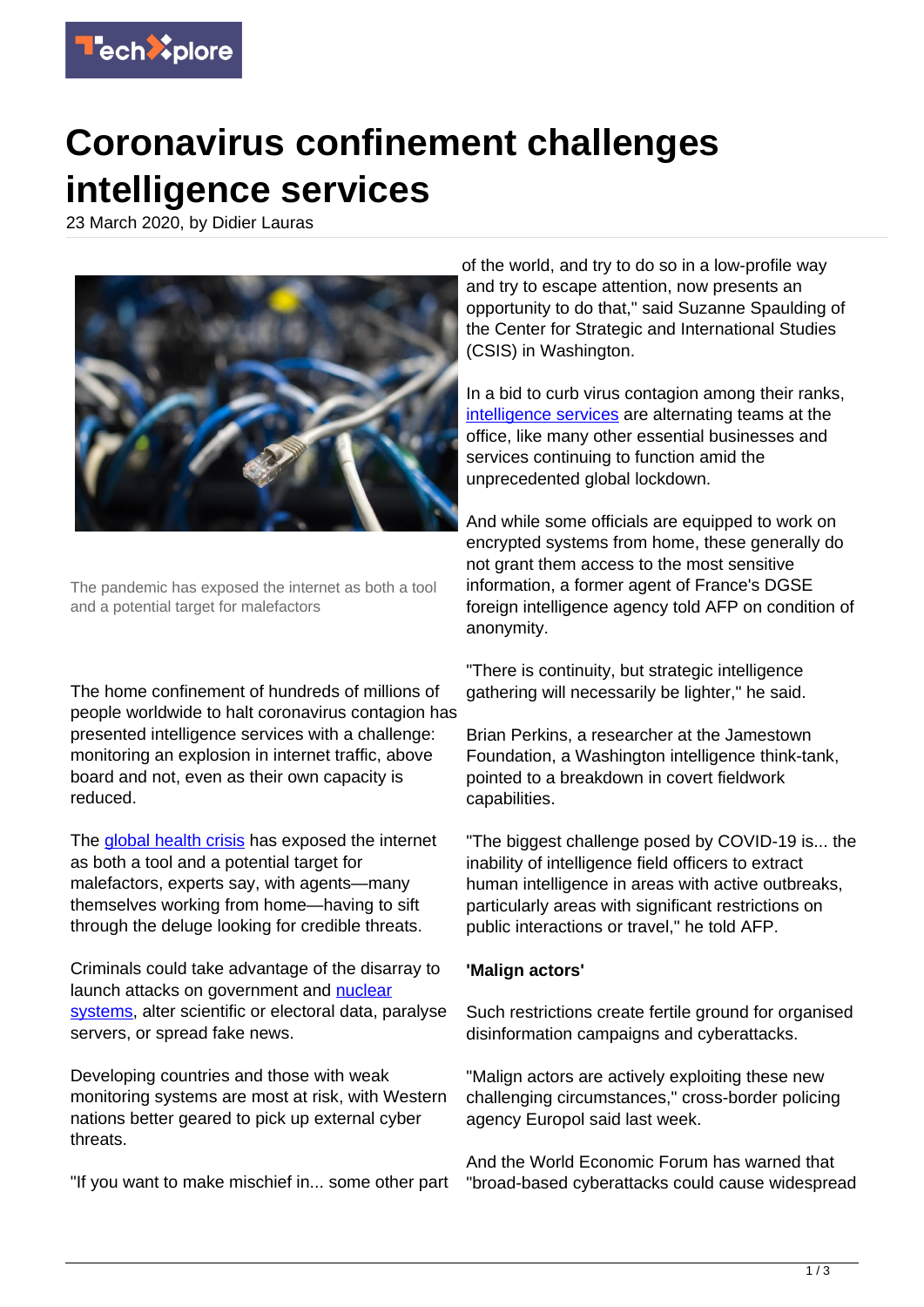

infrastructure failures that take entire communities or cities offline, obstructing healthcare providers, public systems and networks."

With the attention of governments around the world focused on a common, invisible enemy, one could have hoped for a drawdown of global hostilities.

But no such luck, experts say.

"Over the past six weeks, we've seen Chinese threat actors continue their operations against their usual external targets," said Ben Reed of the cybersecurity group FireEye.

"It's too early to see if there's been any quantitative decrease in activity, but what we're seeing matches previous patterns... no indication of a 'truce'."

He added that they have continued to see "cyberespionage" activity from North Korea, Russia and South Asia despite the coronavirus activity.

## **Russia versus the West**

Moscow is indeed also a focus for Western governments, which have accused it of stepping up a campaign of misinformation regarding the coronavirus outbreak.

"It does not take a lot of people nor resources to carry out these kind of attacks," Spaulding from CSIS said.

The European Union's East Stratcom antidisinformation taskforce has pointed to more than 110 coronavirus-related campaigns between January 22 and March 19.

"Messages targeting domestic Russian audiences describe the virus as a form of foreign aggression", it said in a statement, while messages targeting international audiences "focus primarily on conspiracy theories".

"These messages are characteristic of the Kremlin's well-established strategy of using disinformation to amplify divisions, sow distrust and chaos, and exacerbate crisis situations and issues of public concern," East Stratcom said.

Moscow regularly denies such accusations, accusing the West of similar tactics in return.

© 2020 AFP